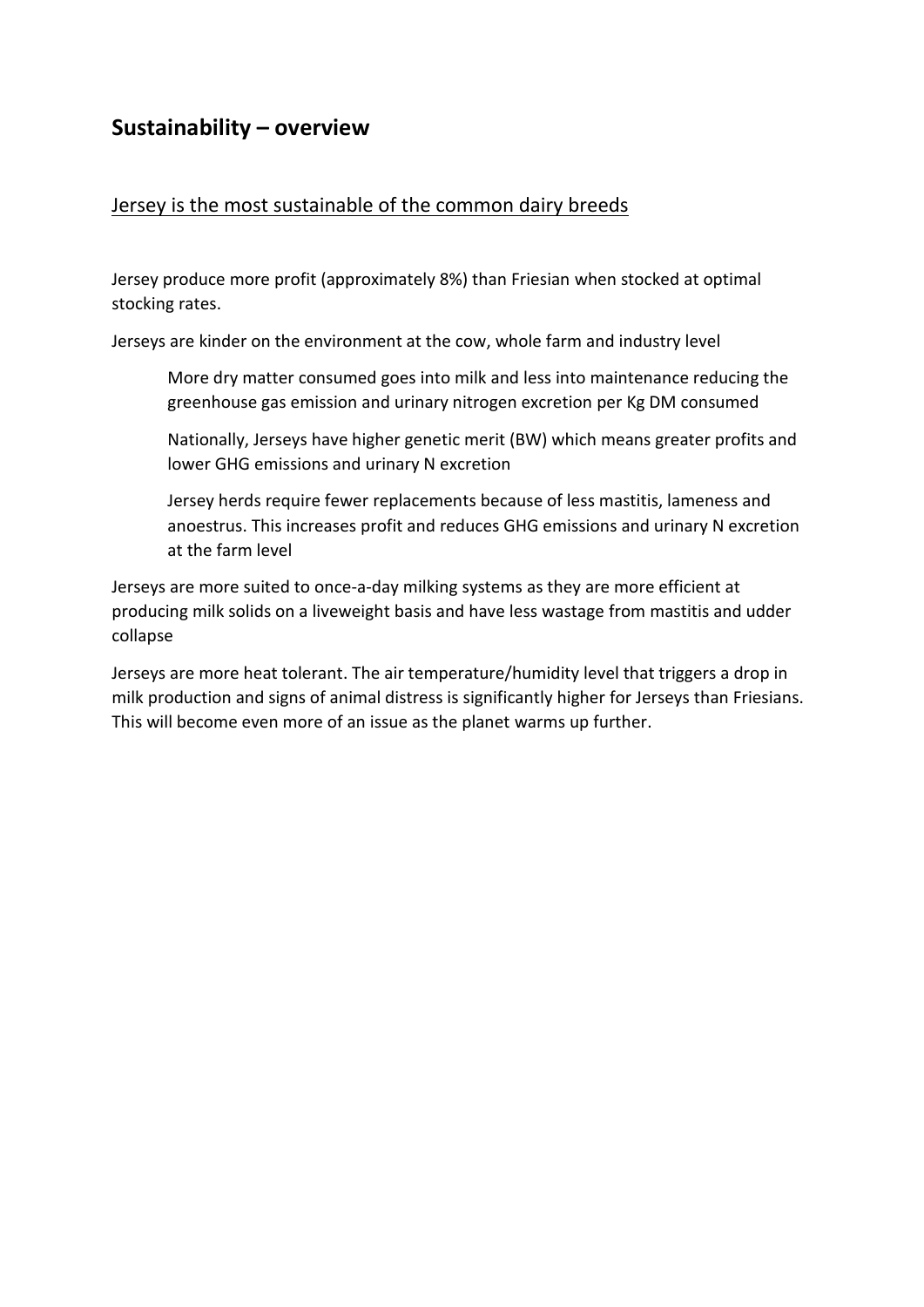## **Sustainability - Discussion**

#### Inherent efficiency of Jersey means higher profits

A jersey cow is very efficient at converting dry matter into milk. Most studies in NZ and internationally indicate the feed conversion efficiency of Jersey (gMS/kg DM) is superior to Friesians in the order of 9-13% $(12,15,25,27)$  and as high as 18.7% $(27)$ . Differences are even greater when expressed as g MS/kg body weight – in the order of 20-30% more MS/kg body weight produced by Jerseys compared with Friesians<sup>(12,15,25,27)</sup>, due to a combination of the increased feed conversion efficiency and the fact Jerseys eat more per kg liveweight (kg DM/kg BW) than Friesians<sup>(12,15,25,27)</sup>. These findings are found for both total mixed ration and pasture based diets but, on average, are greater for pasture based systems<sup>(27)</sup>. For both gMS/kgDM and kg DM/kg BW, JXF animals are generally intermediate between parent breeds with a small but significant heterosis component<sup>(25)</sup>.

In a farmlet study at Ruakura in 1992<sup>(2)</sup>, Kg milk fat per hectare was 13% higher and protein 2% higher for the Jersey farmlet when Jerseys and Friesians were stocked to maximise net income (In this study this was 3.7 cows/ha for Jerseys and 3.0 cow/ha for Friesians). Jerseys produced 10% more gross milk and 5% more net milk income than Friesians. The relative value of milk fat to protein in 1992 was 0.55. Today it is 0.89, which, given that most of the Jersey gains were in kg milk fat per hectare, would translate as a net milk income advantage for Jerseys today of about 8% rather than the 5% reported in 1992<sup>(2)</sup>

The Jersey difference in FCE is greater on a pasture/roughage diet<sup>(12,27)</sup>, where stocking rates are moderate to high<sup>(2)</sup> and during the first third of lactation<sup>(29)</sup>.

#### Jerseys are kinder on the environment

If a Friesian herd is replaced by a Jersey herd of similar genetic merit and at numbers to produce the same amount of milk solids, the maintenance requirement of the Jersey herd will be 5.5<sup>(19)</sup>-8<sup>(8)</sup>% less than the Friesian herd. At the whole farm level, less feed required for maintenance, means less production of greenhouse gasses and urinary nitrogen<sup>(19,27)</sup>. These differences will be reflected in reduced GHG and N leaching outputs from Overseer<sup>(24)</sup>. In essence, without impacting significantly on MS production, a farmer with a herd containing a high proportion of Friesian genetics can reduce both the GHG emissions and N leaching figure derived from Overseer if these animals are replaced with cows of predominantly Jersey genetics.

#### Higher Breeding worth of Jersey means greater efficiency and less environmental impact

At the whole farm level, a high genetic merit herd, (high BW) is more efficient at converting drymatter into milk solids than a low genetic merit herd and therefore has lower greenhouse gas and N emissions per ton of  $DM<sup>(1,34)</sup>$ . As of February 2018, the national average breeding worth of mixed-age Friesians and JxF was 57% and 87% of Jerseys. For 2017 born heifer calves the national average BW of Friesians and JxF was 73% and 97% of Jerseys respectively<sup>(28)</sup>. Consequently, as things currently sit, Jerseys will produce less greenhouse gas and N than other breeds because of their inherently greater FCE and their higher average BW. This trend of greater genetic merit of cows containing Jersey genetics is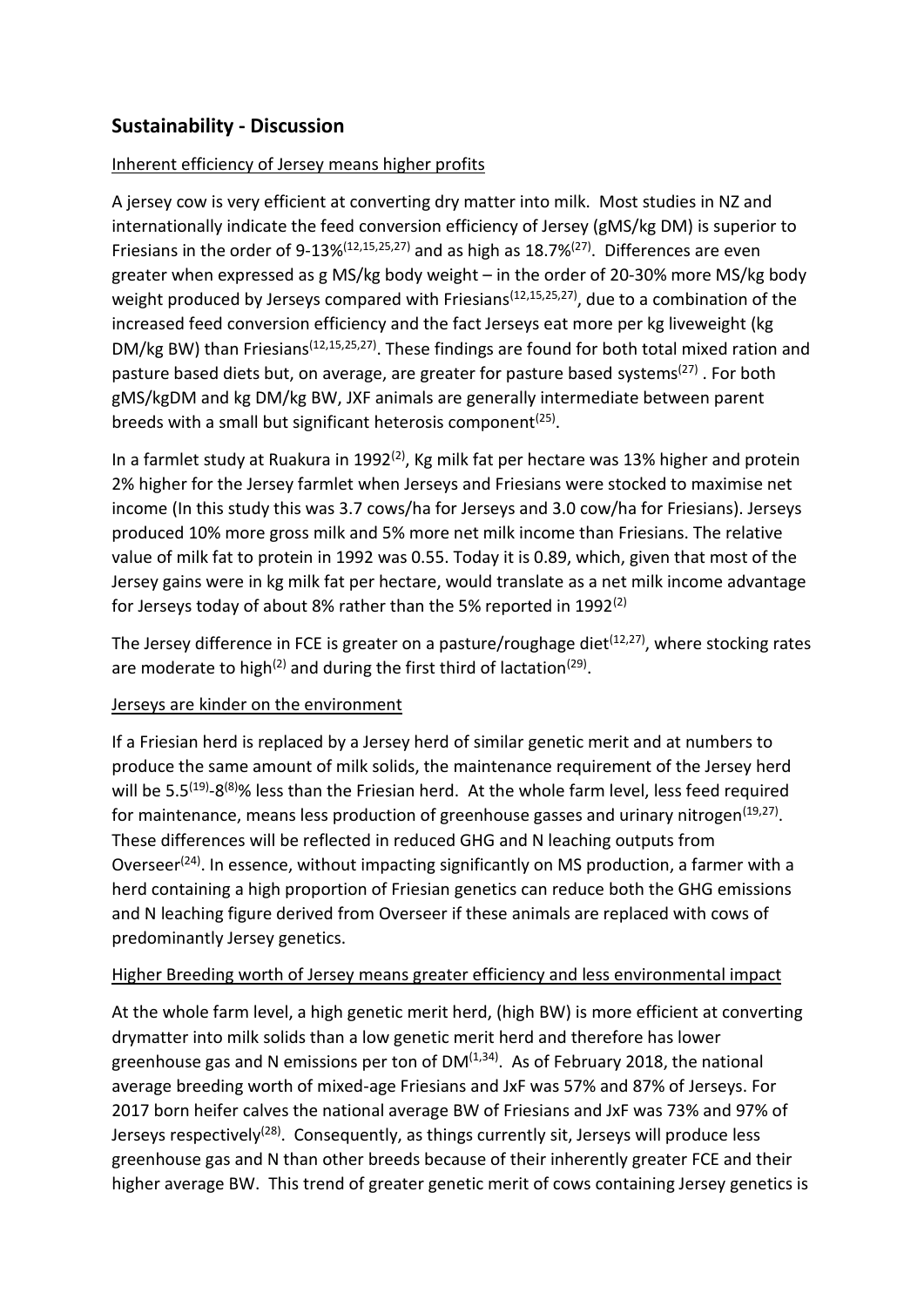likely to continue into the future as, at February 2018, the top 30 BW daughter proven bulls that are the sires of the next generation of cows consist of 71% Jersey genetics and just 29% Friesian genetics<sup>(23)</sup>.

#### Less wastage of Jersey improves profitability and reduces environmental impact

Reducing wastage in the dairy population is another way to improve the sustainability of dairy herds as fewer replacements need to be reared.

Jerseys have a number of advantages in this space. Studies consistently demonstrate that Jerseys develop less clinical mastitis<sup>(14,16,20)</sup> and lameness<sup>(9,18)</sup> than Friesians and JxF. In one large NZ study, the seasonal cumulative incidence of clinical mastitis was; Friesians, 15.8%, JxF, 12.4%, Jersey, 7.6%<sup>(20)</sup>. Mastitis and lameness combined account for almost 75% of total disease problems on farm in  $NZ^{(35)}$  and are a significant cause of cows being culled.

Numerous studies also confirm that Jerseys have a higher rate of cycling prior to mating than other breeds which results in less hormonal intervention and/or improved in calf rates<sup>(21,35)</sup>.

Ultimately, lower wastage means fewer replacements are required and/or allows for a greater rate of genetic gain – both of which add up to less GHG emissions and urinary nitrogen loss for the whole farm system. Fewer replacements also reduces rearing costs, thus improving the profitability of the whole farm system.

#### Jersey is more adaptable to once-a-day milking systems

Milking once a day (OAD) compared to twice daily is gaining popularity in the NZ dairy industry. In 2016, 9% of herds were milked OAD for the entire season and 47% of herds milked OAD as part herds or part seasons<sup> $(11)$ </sup>. OAD milking saves energy, needs less water for milk cooling and shed washing and requires less labour. All these improve sustainability.

Like twice a day milking systems, the Jersey in a OAD system is more efficient than both Friesian and JxF cows when expressed as gMS/kg LWt. When farmed together on OAD, Jerseys produced 9% and 6% more milk solids per kg liveweight than Friesian and JxF respectively over the first 150 days of lactation $(17)$ .

The Jersey breed is the most adaptable to a OAD milking system due to its more concentrated milk. This means that the negative impact of OAD on milk solids production is  $less<sup>(11)</sup>$  and, farmer opinion is that udder breakdown is reduced compared with those breeds that produce less concentrated milk, like JxF and F cows. OAD systems are more sustainable from an energy, water and labour use perspective. This sustainability is maximised if the herd is Jersey as there is reduced culling because of udder breakdown and mastitis<sup>(16)</sup>, and therefore fewer replacements required.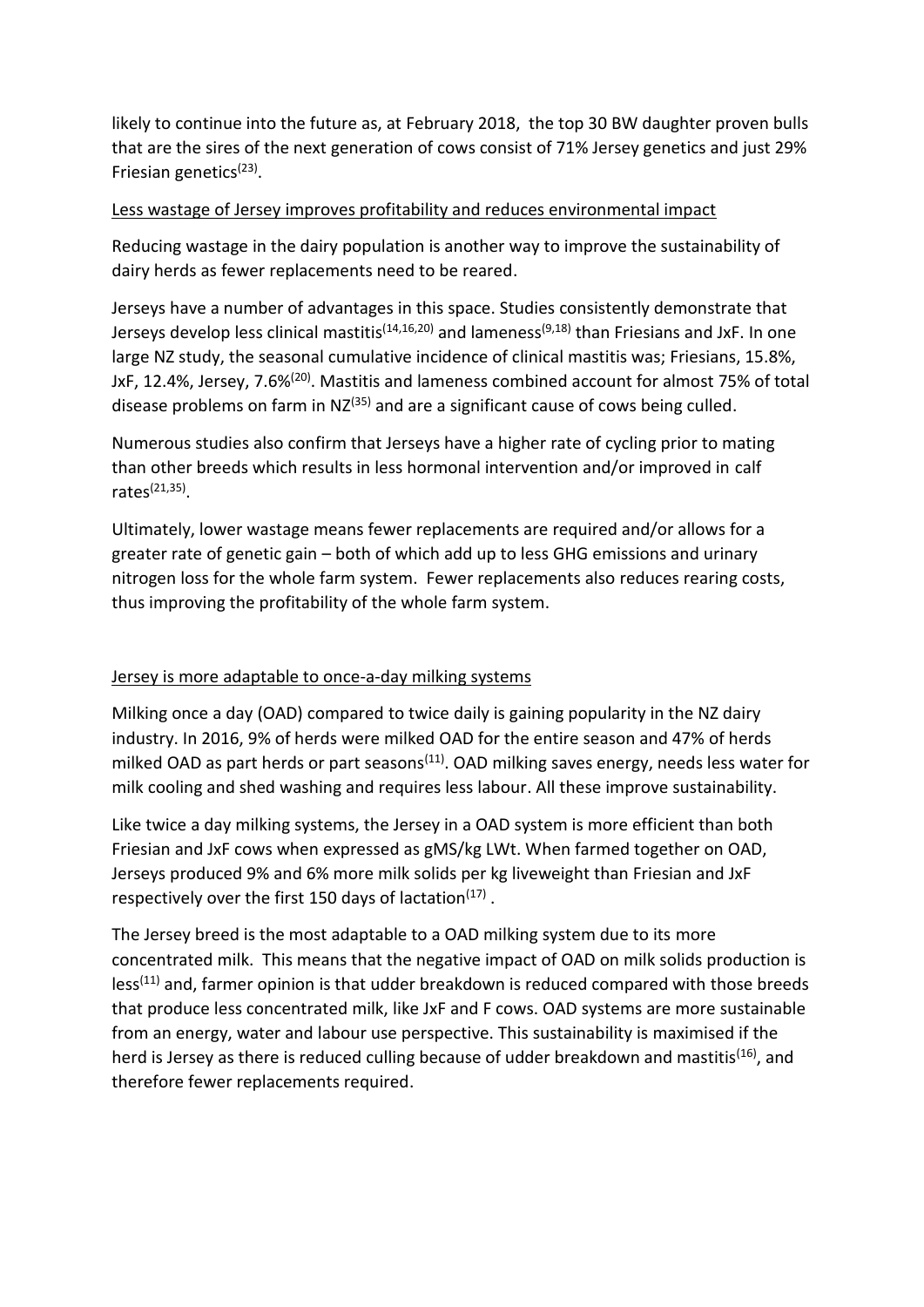#### Jerseys are more heat tolerant

Whether measured as ambient temperature or calculated as the temperature-humidity index (THI), Jersey cows tolerate the heat much better than Friesians. As ambient temperatures increase, Friesian cow rectal temperature, heart rate, respiratory rate and milk solids production changes at a lower temperature than Jersey<sup>(7,26)</sup>. Jerseys will tolerate an average temperature humidity index (THI) of 75 over a 24-hour period (or 25.5C at 70% humidity). In contrast, the Friesian level of tolerance is lower at a THI of 68 (or 21C at 70% humidity. For every unit of THI above this maximum tolerable level, there is a production loss of 10g MS/day(7, www.dairynz.co.nz).

As our climate warms, the relative heat tolerance of Jerseys will become a significant benefit of the breed.

#### Less pasture and soil structure damage with Jerseys is probably a myth

It is general opinion that Jerseys produce less pugging/treading damage to soil or pasture than heavier Friesians and crossbred cattle. However, this opinion is not supported in the literature, due to the fact there is a direct correlation between hoof size and body weight meaning the hoof-ground interface is largely equal between breeds<sup>(30)</sup>.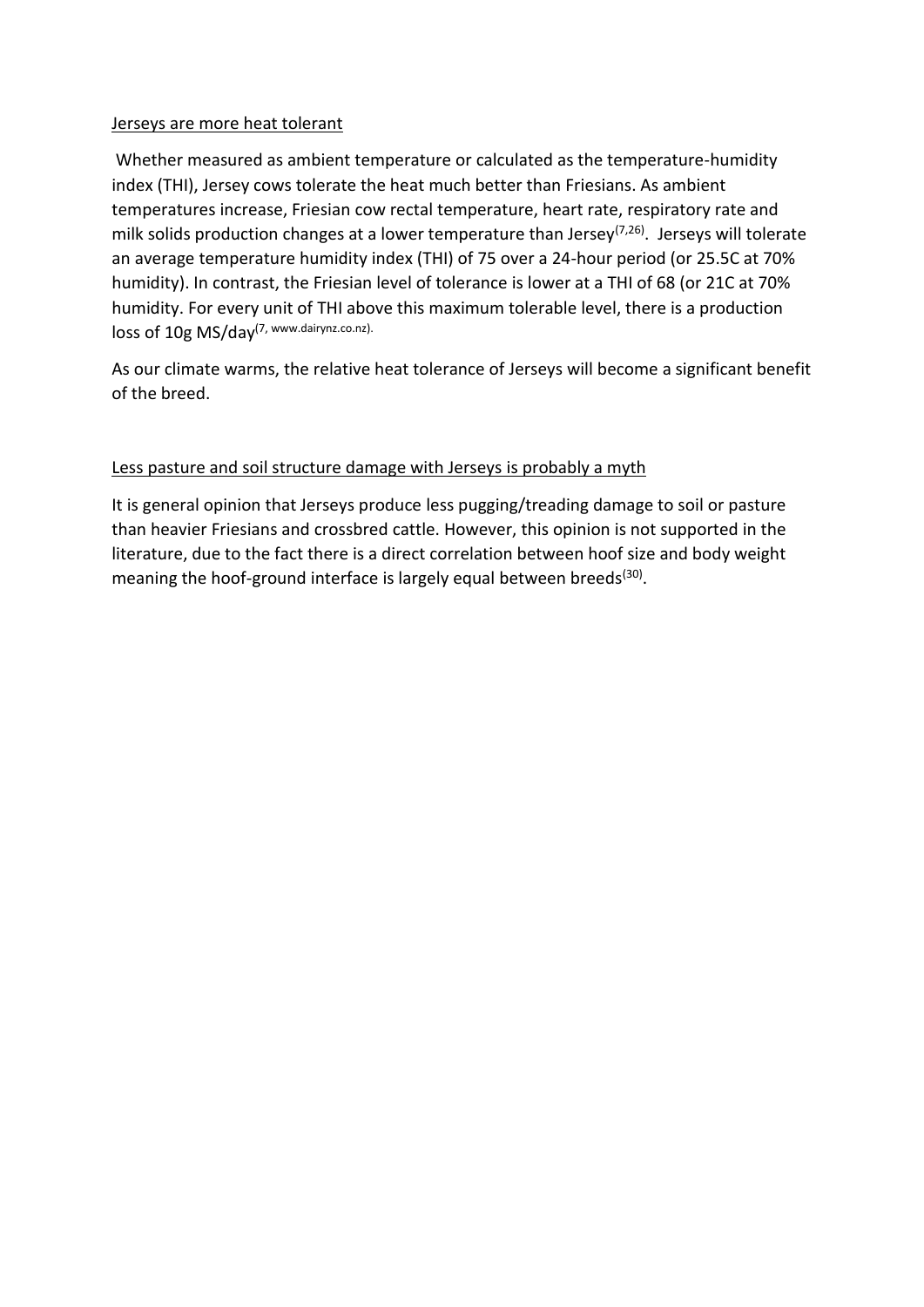### **Sustainability - References**

- 1. Adler A, Doole G, Romera A, Beukes P. Identification of cost-effective management options for reducing greenhouse gas emissions by 10% on a dairy farm in Waikato, NZ. Proc. NZ Soc. An. Prod. (2012) 72:181-185
- 2. Ahlborn G, Bryant A. Production, economic performance and optimum stocking rates of Holstein-Friesian and Jersey cow. Proc NZ Soc. An. Prod. (1992) 52:7-9
- 3. Bannerman D, Springer H, Paape M, Kauf A, Goff J. Evaluation of breed-dependent differences in the innate immune responses of Holstein and Jersey cows to Staphylococcus aureus intramammary infection. J Dairy Sci. (2008) 75:291-301
- 4. Black P, Meier S, Barnett C, Cursons R, Thomson N. Effect of dairy cow breed on the metabolic adaptation to lactation. Proc NZ Soc. An. Prod. (2006) 66:390-396
- 5. Brownlie T, McDougall S. Cow survival: How long do NZ dairy cows live for? Proc. Soc. DCV of NZVA Annual Conference. (2014) 3.24.1-3.24.5
- 6. Bryant A, et al: Comparative dairy production of Jersey and Friesian. Proc NZ Soc. An. Prod. (1985) 45:7-11
- 7. Bryant J. Quantifying genetic variation in environmental sensitivity of NZ dairy cattle to apply in the development of a dairy cattle simulation model for pastoral systems. Doctor of Philosophy Thesis 2006
- 8. Capper J, Cady R. A comparison of the environmental impact of Jersey compared with Holstein milk for cheese production. J Dairy Sci. (2012) 95:165-176
- 9. Chawala A, Lopez-Villalobos N, Margerison J, Spelman R. Genetic and crossbreeding parameters for incidence of recorded clinical lameness in NZ dairy cattle. NZ Vet. J. (2013) 61: 281-285
- 10. Clark B, Garcia-Muniz J, Black P, Lopez-Villalobos N. Does production worth and breeding worth reflect cow profitability? Proc NZ Soc. An. Prod. (2013). 73:17-20
- 11. Edwards P. Making a success of full-season once-a-day milking. DairyNZ Technical Series, December 2017. 36:11-1[3 www.dairynz.co.nz/publications/techincal-series/technical-series](http://www.dairynz.co.nz/publications/techincal-series/technical-series-december-2017/)[december-2017/](http://www.dairynz.co.nz/publications/techincal-series/technical-series-december-2017/)
- 12. Grainger C, Goddard M: A review of the effects of dairy breed on feed conversion efficiency – an opportunity lost. Animal Production in Australia (2004) 25: 77-80
- 13. Handcock R, Lopdell T, McNaughton L. More dairy heifers are achieving liveweight targets. Proc. NZ Soc. An. Prod. (2016) 76:3-7
- 14. Jury K, Lopez-Villalobos N, Spelman R, Arias J, Heuer C. Genetic analysis of incidence of clinical mastitis in NZ dairy cattle. Proc NZ Soc. An. Prod. 2010, 70:247-249
- 15. Kristensen T, Jenson C, Ostergaard s et al. Feeding, production and efficiency of Holstein-Friesian, Jersey and mixed breed lactating dairy cows in commercial Danish herds. Science Direct 15-12-2017
- 16. Lacy-Hulbert S, Dalley D, Clark D. The effects of once a day milking on mastitis and somatic cell count. Proc. NZ Soc. An. Prod. (2005) 65:137-142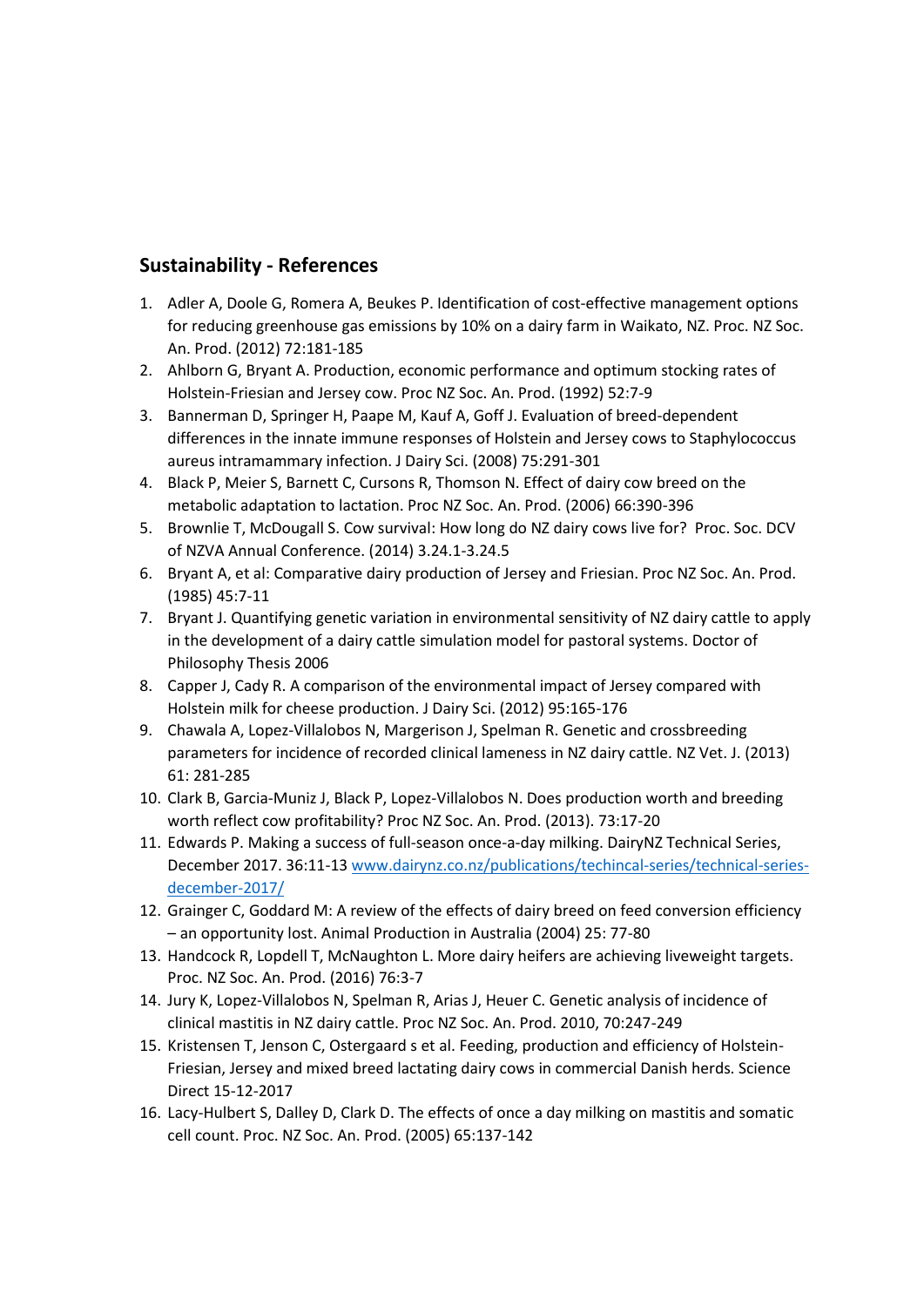- 17. Lembeye F, Lopez-Villalobos N, Burke J, Davis S. Milk production, live weight, body condition and somatic cell score during the first 150 days of lactation in Friesian, Jersey and crossbred cows milked once-a-day. Proc NZ Soc An Prod. (2014) 74:46-48.
- 18. Lethbridge L, Margerison J, Reynolds G, Laven R, Brennan C. Comparison of lameness and hoof horn puncture resistance of NZ Friesian and JerseyxFriesian cattle. Proc NZ Soc. An. Prod. (2008) 68: 128-129
- 19. Lopez-Villalobos N, Garrick D, Holmes C, Blair H, Spelman R. Profitabilities of some mating systems for dairy herds in New Zealand. J of Dairy Science (2000) 83: 144-153
- 20. McDougall S, Arthur D, Bryan M, Vermunt J, Weir A. Clinical and bacteriological response to treatment of clinical mastitis with one of three intramammary antibiotics. NZ Vet J. (2007). 55:161-170
- 21. McDougall S, Burke C, Williamson N, MacMillan K. The effect of stocking rate and breed on the period of postpartum anoestrum in grazing dairy cattle. Proc NZ Soc. An. Prod. (1995) 55:236-238
- 22. McNaughton L, Berry D, Clark H, Pinares-Patino C, Harcourt S, Spelman R. Factors affecting methane production in FriesianxJersey dairy cattle. Proc NZ Soc. An. Prod. (2005) 65:352-355
- 23. New Zealand Animal Evaluation Ltd, [www.dairynz.co.nz/nzael](http://www.dairynz.co.nz/nzael)
- 24. Overseer a[t www.overseer.org.nz](http://www.overseer.org.nz/)
- 25. Prendiville R, Pierce K, Buckley F. An evaluation of production efficiencies among lactating Holstein-Friesian, Jersey and Jersey cross Holstein-Friesian cows at pasture. J Dairy Sci. (2009) 92:6176-6185
- 26. Smith D, Smith T, Rude B, Ward S. Short communication: comparison of the effects of heat stress on milk and component yields and somatic cell score in Holstein and Jersey cows. J Dairy Sci. (2013) 96:3028-3033
- 27. Sneddon N, Lopez-Villalobos N, Baudracco J. Efficiency, cheese yield and carbon emissions of Holstein-Friesian, Jersey and crossbred cows: an overview. Proc. NZ Soc. An. Prod. (2011) 71:214-218
- 28. Stantiall K. Updated Animal Evaluation Statistics. 19th February 2008. [www.dairynz.co.nz/animal/animal-evaluation](http://www.dairynz.co.nz/animal/animal-evaluation)
- 29. Thomson N, Kay J, Bryant M. Effect of stage of lactation on the efficiency of Jersey and Friesian cows at converting pasture to milk production or live weight. Proc. NZ Soc. An. Prod. (2001) 61:213-266
- 30. Tuohy P, Fenton O, Holden N, Humphreys J. The effect of treading by two breeds of dairy cow with different live weights on soil physical properties, poaching damage and herbage production on a poorly drained clay-loam soil. J Agric Sci. (2015) 153:1424-1436
- 31. Washburn S, White S, Green J, Benson G. Reproduction, mastitis, and body condition of seasonally calved Holstein and Jersey cows in confinement or pasture systems. J Dairy Sci. (2002) 85: 105-111
- 32. White S, Benson G, Washburn S, Green J. Milk production and economic measures in confinement or pasture systems using seasonally calved Holstein and Jersey cows. J Dairy Sci. (2002) 85:95-104
- 33. White S. Investigation of pasture and confinement dairy feeding systems using Jersey and Holstein cattle. [www.lib.ncsu.edu/resolver/1840.16/470.](http://www.lib.ncsu.edu/resolver/1840.16/470)
- 34. Woodward S, Waghorn G, Bryant M, Mandok K. Are high breeding worth index cows more feed conversion efficient and nitrogen use efficient. Proc NZ Soc. An. Prod. (2011) 71:109- 113
- 35. Xu Zhenghong, Burton L. Reproductive performance of dairy cows in New Zealand. Proc  $17<sup>th</sup>$ Ann. Seminar, Society of Dairy Cattle Veterinarians, NZVA. 2000 pgs 23-41